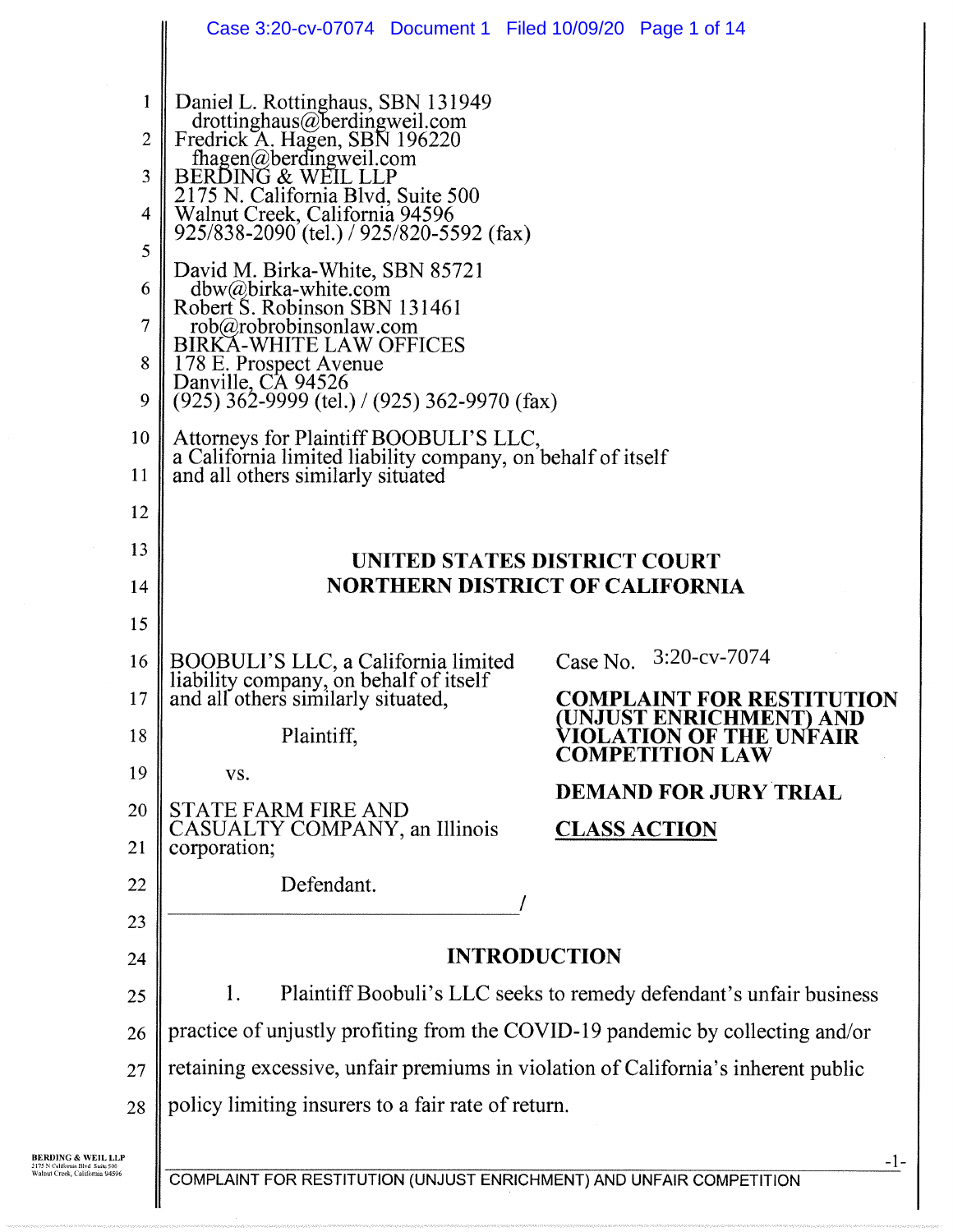1 2 3 4 5 6 2. Beginning in March 2020, California health authorities began to enforce strict social distancing measures in an effort to slow the spread of COVID-19, including the closing of nonessential businesses and strict shelter-in-place orders that prevented most people from leaving their homes for extended periods of time. The negative effects of the pandemic on the business operations of Boobuli's and other insured businesses has been severe and protracted.

7 8 9 10 11 12 13 3. While many industries and companies have been decimated by the COVID-19 pandemic, commercial property and casualty insurers like State Farm Fire and Casualty Company ("State Farm") have experienced a windfall. State Farms's premiums are calculated based on the risks associated with type, volume, and location of certain business operations. As a result of the substantial reduction or elimination of business operations beginning in March 2020, the premiums charged by State Farm are well in excess of a fair rate of return.

14 15 16 17 18 4. Despite full knowledge of these circumstances, State Farm has continued to collect excessive premiums and failed to issue appropriate refunds. State Farm has withheld its policyholders' excessive, unfair premiums, taking advantage of the reduction in the insured risk to reduce reserves, invest the excess funds, and otherwise unfairly profit from its policyholders' misfortunes.

19 20 21 22 5. Boobuli's, on behalf of itself and others similarly situated, seeks to remedy State Farm's unfair business practices under California's unlawful competition law through disgorgement, restitution and constructive trust as to the excessive, unfair premiums, along with injunctive and other available relief.

23

## PARTIES

24 25 26 27 28 6. Plaintiff Boobuli's LLC ("Boobuli's") is, and at all relevant times described herein was, a California limited liability company, doing business in Contra Costa County, California, as Caffe California, with its principal place of business in Walnut Creek, California. Prior to the shelter in place orders, Boobuli's conducted business at certain insured commercial premises as a cafe.

BERDING & WEIL LLP 2175 N Califonlis Blvd Suite 500 Walnut Crook. California 94596

COMPLAINT FOR RESTITUTION (UNJUST ENRICHMENT) AND UNFAIR COMPETITION

-2-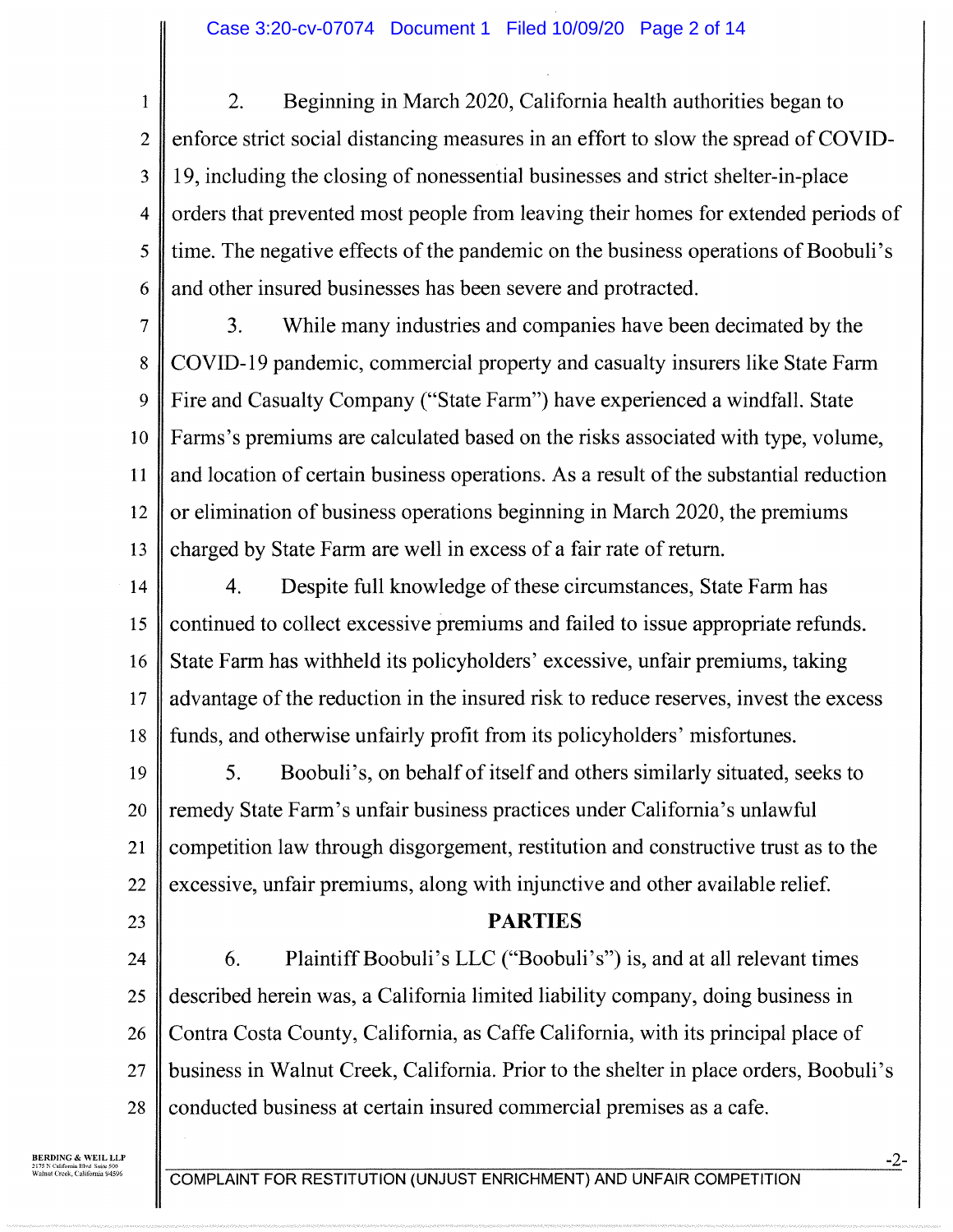1 2 3 4 5 7. State Farm Fire and Casualty Company ("State Farm") is a corporation organized and existing under the laws of the State of Illinois, with its principal place of business at One State Farm Plaza, Bloomington, Illinois. At all relevant times, State Farm was engaged in the business of marketing and selling insurance products in California and other states.

## JURISDICTION AND VENUE

7 8 9 10 1 1 12 13 8. This Court has jurisdiction over this action under 28 U.S.C. §1332 and the Class Action Fairness Act of 2005, 28 U.S.C. §1332(d)(2), because: (i) the class has more than 100 members; (ii) the aggregate amount in controversy exceeds \$5,000,000, exclusive of interest and costs; and (iii) minimal diversity exists because at least one plaintiff and one defendant are citizens of different states. This Court has supplemental jurisdiction over Plaintiff's state law claims under 28 U.S.C. §1367.

14 15 16 17 18 19 9. This Court has personal jurisdiction over State Farm because it: (i) was authorized to, and has, conducted business in California; (ii) specifically marketed insurance products in California so as to constitute sufficient minimum contacts; and/or (iii) has sufficiently availed itself of California markets through promotion, marketing, and sales of insurance products in this State to render the exercise of jurisdiction by this Court permissible.

20 21 22 23 10. Venue is proper under 28 U.S.C. §1391(a) and (b) because a substantial part of the events or omissions giving rise to Plaintiff's claims occurred in this District. Venue is also proper under 18 U.S.C. §1965(a) because Defendant transacts substantial business in this District.

24

6

## INTRADISTRICT ASSIGNMENT

25 26 27 11. Assignment to the San Francisco Division or Oakland Division would be proper because Plaintiff's insured business operations and business premises are both located in Contra Costa County, California.

28 // /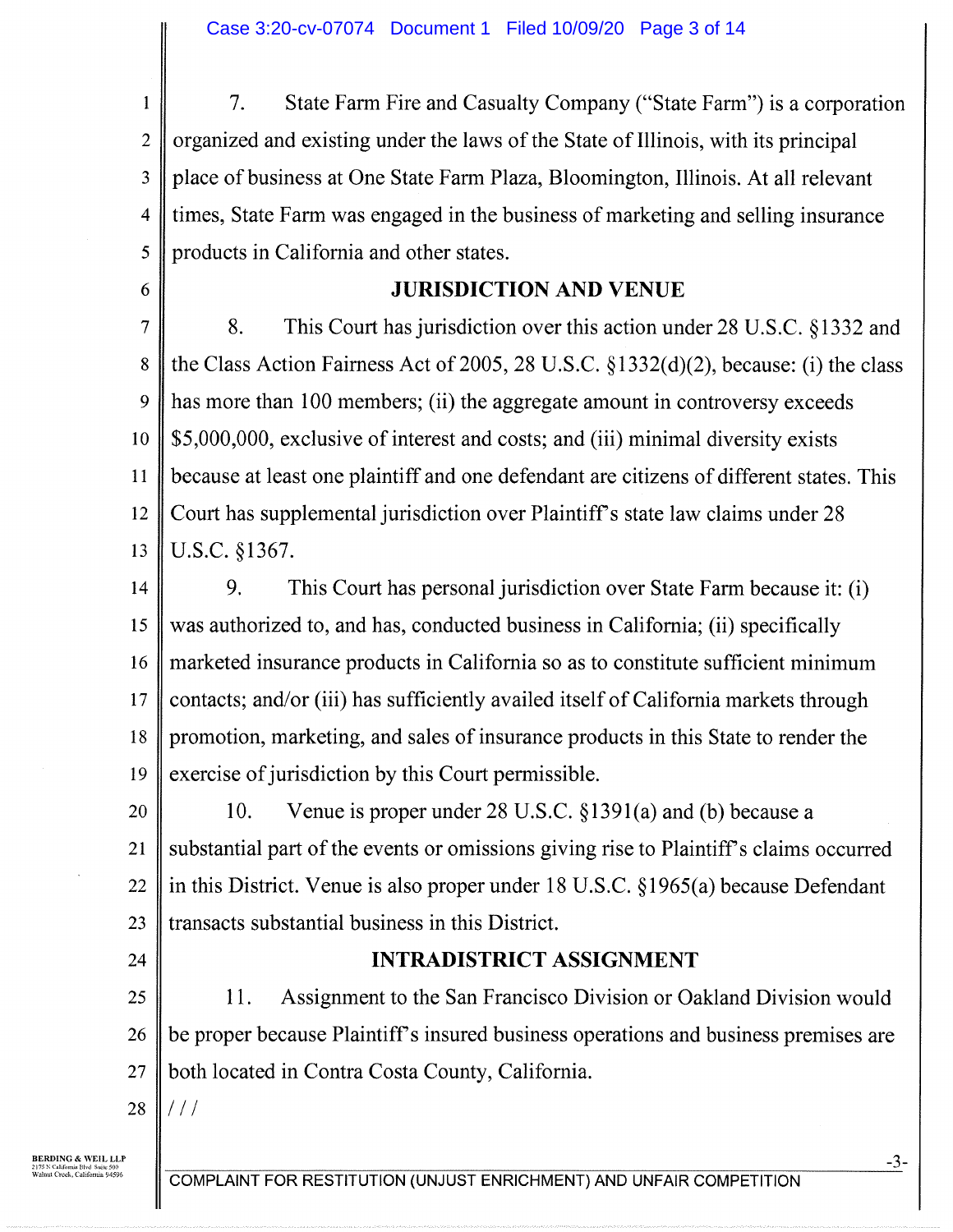1

# PRELIMINARY ALLEGATIONS

2 3 4 5 6 7 8 9 10 12. In December 2019, several cases of an unknown viral pneumonia were detected in Wuhan, China. In January 2020, the cause was identified as a novel virus, SARS-Co-V-2 ("COVID-19"). As COVID-19 began to spread worldwide, California declared a state of emergency on March 4, 2020. On March 11, 2020, the World Health Organization declared the deadly COVID-19 outbreak a pandemic.' On March 16, 2020, the Center for Disease Control and national Coronavirus Task Force issued guidance for arresting the spread of COVID-19 titled "30 Days to Slow the Spread," promoting the adoption of unprecedented social distancing measures.<sup>2</sup>

1 1 12 13 14 15 16 17 18 19 13. On March 19, 2020, California health authorities issued statewide shelter-in-place orders, directing California residents to stay at home and avoid public places except essential services. These unprecedented health orders resulted in the closing or substantial reduction in operations of numerous California businesses throughout the state, including restaurants and other food service locations. Those orders have been revised, extended, and modified as the virus continues to spread, and the devastation of California business operations has grown contemporaneously. As of September 24, 2020, California has identified nearly 800,000 cases and 16,000 deaths from COVID-19.

20 21 22 23 24 14. State Farm is aware that the shelter-in-place orders, social distancing guidelines, and resulting reduction in business activity has substantially reduced or eliminated insured business operations through California. For example, in touting its program to refund about 25% of the premiums paid by auto insurance customers for the period March 20 through May 31, State Farm stated: "We know this is a

25

26

See https://www.who.int/dg/speeches/detail/who-director-general-s-opening-remarksat-the-media-briefing-on-covid-19---11-march-2020

27 28 See https://www.whitehouse.gov/wp-content/uploads/2020/03/03.16.20\_coronavirusguidance\_8.5x11\_315PM.pdf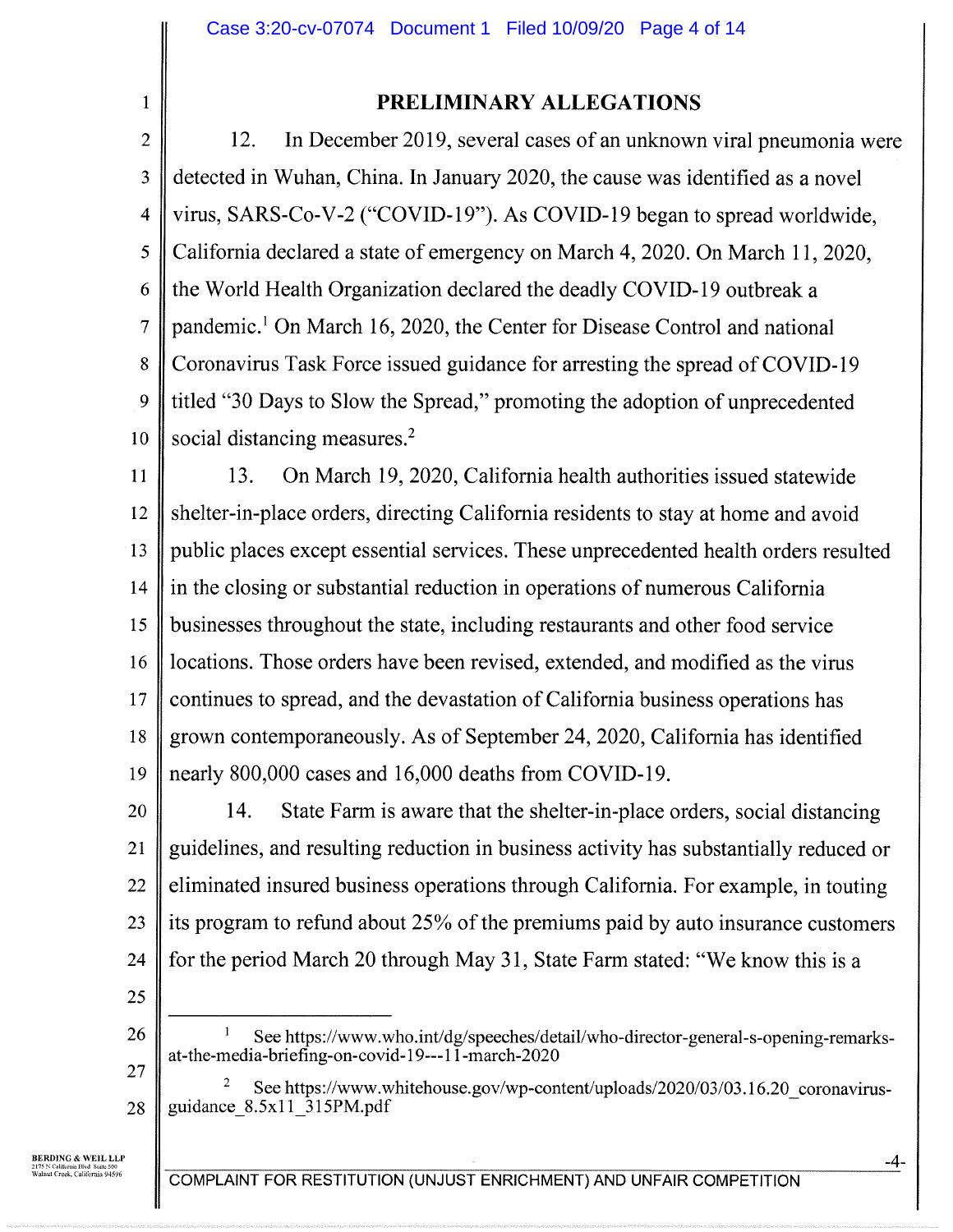#### Case 3:20-cv-07074 Document 1 Filed 10/09/20 Page 5 of 14

difficult time and we continue to look for ways to support our customers."<sup>3</sup> But State Farm continued to collect and retain excessive, unfair premiums from Boobuli's and other businesses. State Farm claims to be working on lowering future business premiums by up to 7%, which is woefully inadequate to address the ongoing reduction in business operations and fails to address State Fann's prior collection and retention of excessive premiums from March 2020 to the present.

7 8 9 10 **11** 12 13 14 15. State Farm is also aware that when its California property and casualty premiums were calculated, State Farm did not incorporate or contemplate that the majority of insured businesses would cease to operate or that their operations would be severely reduced. Boobuli's and other similarly situated businesses have paid premiums to insure against the risks associated with pre-COVID-19 business operations, even after the insured business operations have ceased or been substantially reduced. This has resulted in State Farm collecting and retaining excessive, unfair premiums in violation of California public policy.

15 16 17 18 19 20 16. Like so many other California businesses, Plaintiff's insured operations have been substantially reduced or eliminated by COVID-19 and concomitant government mandates and guidelines. Prior to March 2020, Boobuli's operated a coffee shop and restaurant in an office-building location in Walnut Creek, California, serving coffee, espresso drinks, and food, including sandwiches, salads and soups.

21 22 23 24 25 17. By March 2020, business activity decreased dramatically as a result of the COVID-19 pandemic. And after California's March 19, 2020, shelter-in-place order, Boobuli's could not operate for months. The Walnut Creek office buildings where Boobuli's Caffe California restaurant is located are still largely vacant because the majority of the tenants' employees are still working from home.

26 27

1

2

3

4

5

6

28 3 State Farm Response to COVID-19 coronavirus, September 16, 2020: https://newsroom.statefann.com/covid-19/

REEDING & WEIL LLP 2175 N California Blvd Suite 500<br>Walnut Creek, California 94596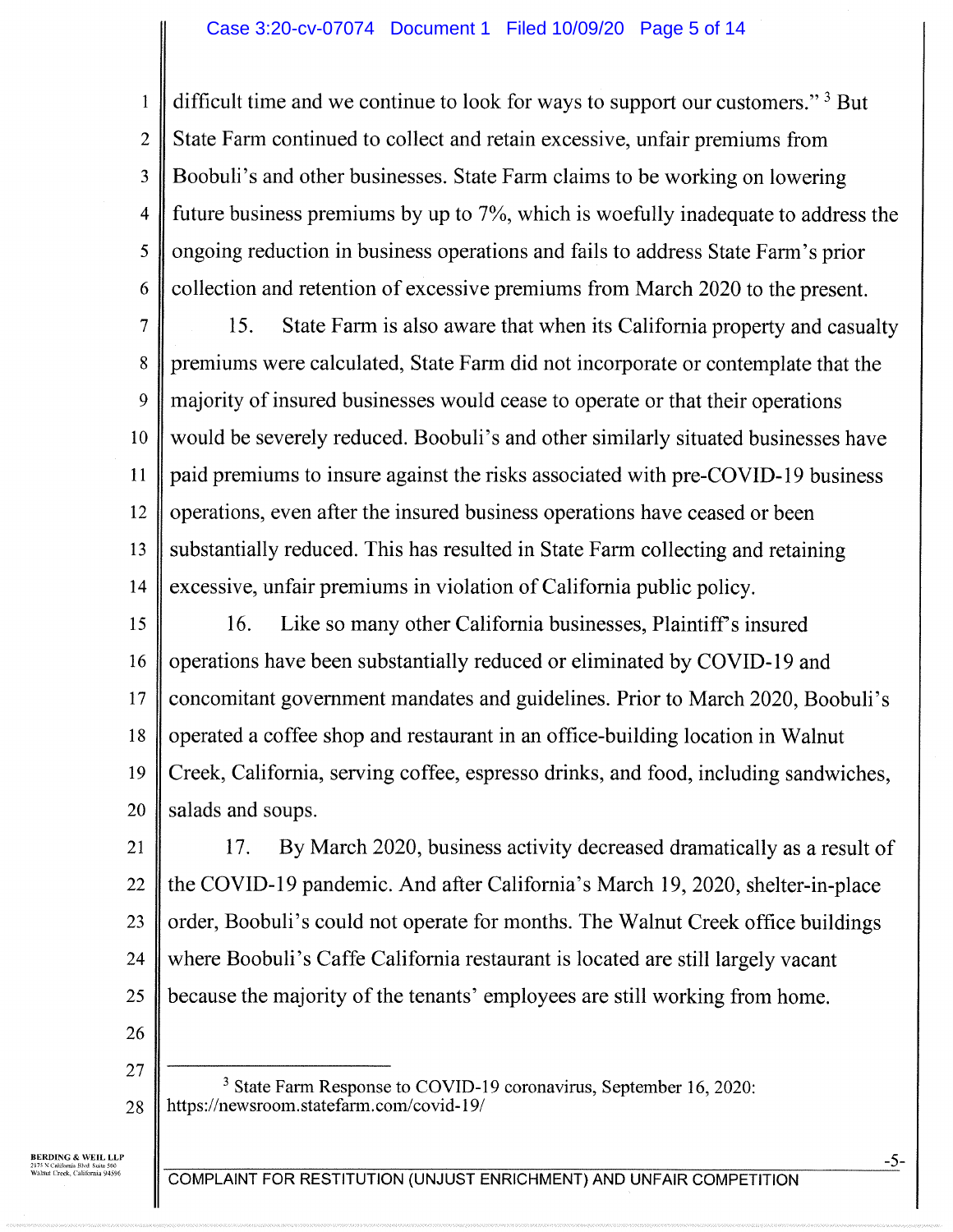#### Case 3:20-cv-07074 Document 1 Filed 10/09/20 Page 6 of 14

1 2 3 4 5 6 7 8 9 10 1 1 12 13 14 15 16 17 18 Boobuli's was able to reopen with reduced hours and employees, but the volume of business rarely approaches a quarter of pre-COVID-19-pandemic levels. As a result, Boobuli's has substantially reduced the number of employees and experienced dramatically reduced sales and operations that will continue into the foreseeable future. Some days gross revenue fails to cover daily operating costs. 18. State Farm provides commercial property and casualty insurance, insuring against certain property and businesses risks of California businesses and their respective operations at certain commercial premises. State Farm sets premiums based on the various anticipated risks associate with the insured business operations and location of the premises. State Farm uses various factors in calculating premiums for commercial property and casualty insurance, including the volume and type of business giving rise to the expected risks, the number of customers that frequent the business, the type of work employees conduct at the premises, and the character of adjacent businesses and premises. And State Farm requires policyholders, like Plaintiff, to provide detailed information regarding its past and expected business operations and income, swearing to the accuracy of the information under the penalty of perjury. Finally, State Farm requires accurate information to set and maintain premiums at the appropriate rates.

19 20 21 19. Plaintiff purchased business risk insurance from State Farm to insure its business operations and its commercial premises, including Commercial General Liability insurance ("CGL).

22 23 24 25 26 20. The premium rates charged to Plaintiff and other businesses were set prior to the COVID-19 pandemic, associated shelter-in-place orders, and the resulting effect on business operations. Just as with Plaintiff, many insured businesses can no longer operate or were forced to substantially reduce their operations from March 2020 through the filing of this complaint.

27 28 21. California has a long-standing general public policy limiting insurance premiums and rates to a fair rate of return on the risk covered by the policy. (See,

BEADING & WEIL LLP 2175 N Califomls Blvd Sulk 500 Welnw Creek, California 94596

COMPLAINT FOR RESTITUTION (UNJUST ENRICHMENT) AND UNFAIR COMPETITION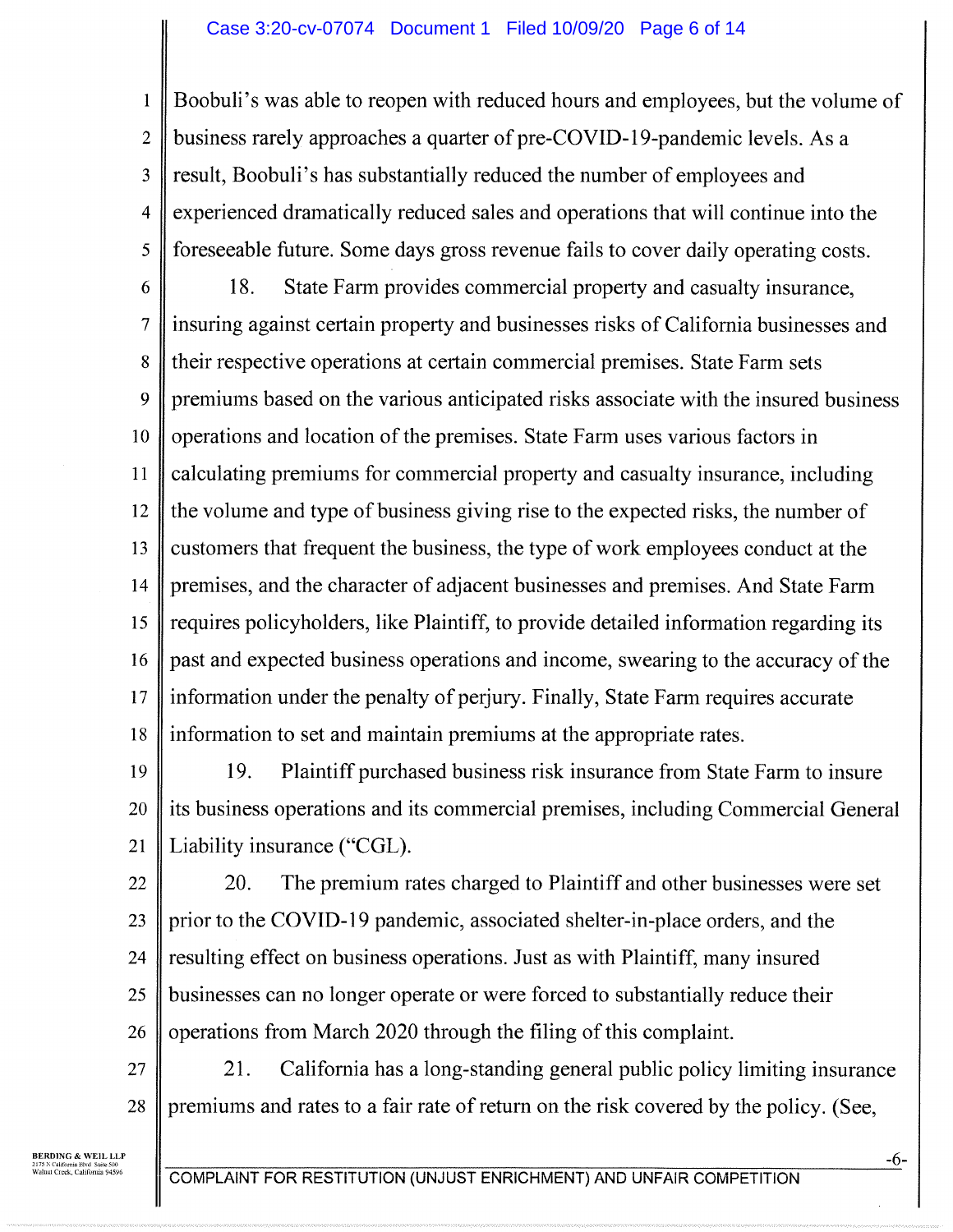1 2 3 4 5 6 7 8 9 10 **11** e.g., 10 Cal. Code Reg. § 2644.16 [rate of return].) The fair rate of return policy limits insurance premiums to an amount: (1) commensurate with returns on investments in other enterprises having corresponding risks; and (2) sufficient to attract capital and maintain credit. Given the elimination and/or substantial reduction in business operations, the risks insured under State Farm's policies have been substantially reduced or eliminated. Nevertheless, after COVID-19 orders, State Farm continued to charge and retain premiums calculated based on the volume of pre-COVID-19 business operations and associated risks. This has resulted in State Farm charging and retaining premiums substantially in excess of a fair rate of return for the given risk, resulting in a windfall of excessive, unfair premiums that violates California public policy.

12 13 14 15 22. State Farm is the largest property and casualty insurance conglomerate in the country, writing policies generating over \$65.5 billion in net premiums in 2018.4 By market capitalization, State Farm is one of the largest U.S. Insurance Company, with a net worth of more than \$116 billion.

16 17 18 19 20 21 22 23 24 25 26 23. Despite growing financial position and its policyholders' dramatic decrease in insured business operations caused by the COVID-19 pandemic, State Farm refuses to: a) reduce premiums fairly; or b) refund the excess premium reflecting the absent or decreased insured risks. Simply stated, the premiums charged for property and casualty policies are based on the considered risks associated with the type, volume, and location of insured business operations. California public policy and practice limits an insurer to a fair rate of return — not an excessive, unjustified rate of return. Yet, while Covid-19 wreaked its continuing toll on collective health, business, and society, State Farm chose a windfall of excessive premiums over fairness mandated by California public policy. 24. State Farm's conduct of collecting excessive premiums in excess of a

- 27
- 28

4 https://www.reinsurancene.ws/top-100-u-s-property-casualty-insurance-companies/

BERDING & WEIL LLP 2175 N Ca/ifomia Blvd Suite 500 Walwa Creek, California 94596

COMPLAINT FOR RESTITUTION (UNJUST ENRICHMENT) AND UNFAIR COMPETITION

-7-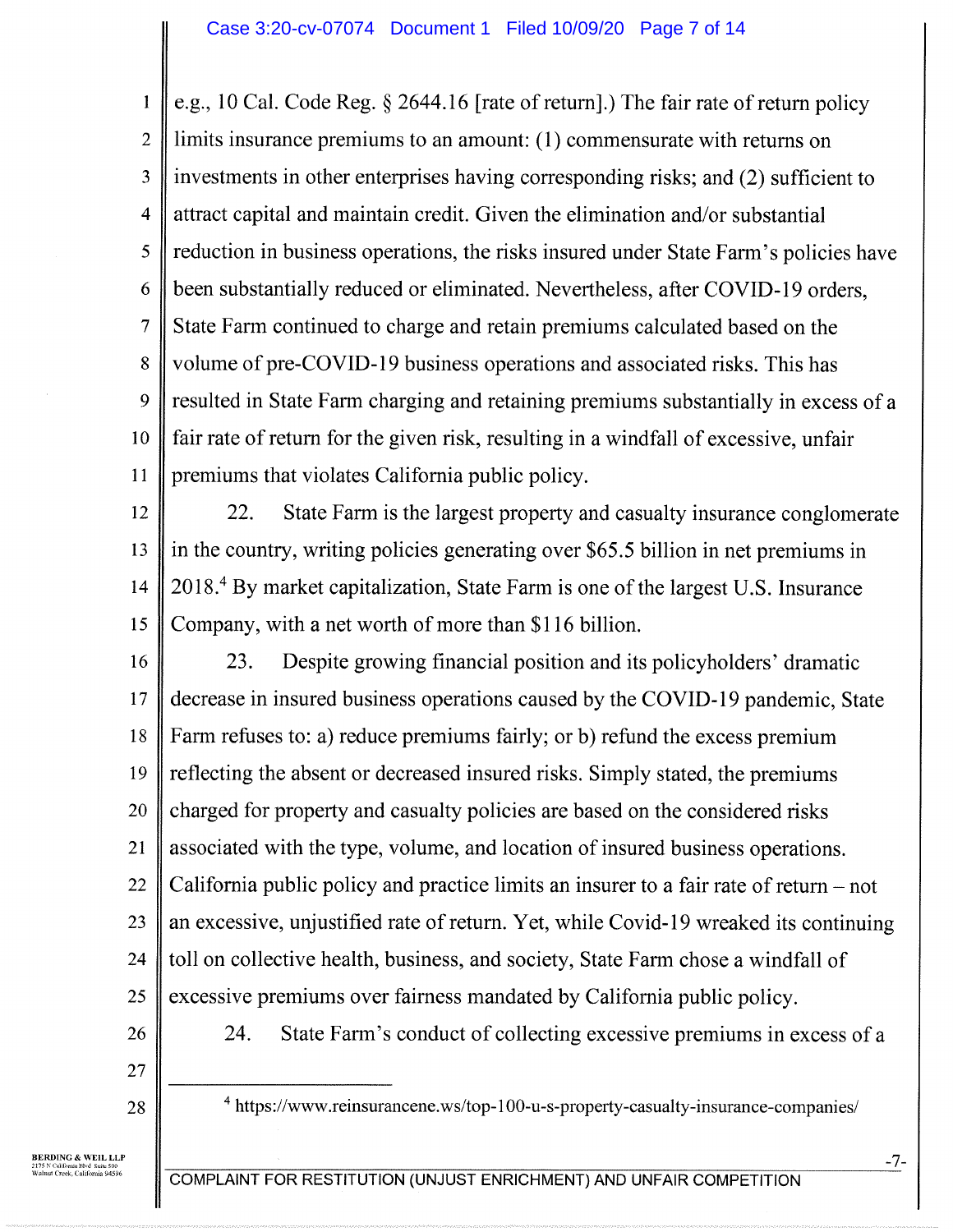1 2 3 4 5 fair rate of return violates California's laws against unfair business practices under section 17200 of the Business and Professions Code. Plaintiff seeks to restore excessive, unfair premiums (and the earnings thereon), through disgorgement, restitution and a constructive trust, and enjoin State Farm from continuing to charge and retain excessive, unfair premiums.

#### CLASS ALLEGATIONS

7 8 9 10 1 1 12 13 25. Class Definition: Plaintiff brings this suit as a class action under section 17203 of the Business & Professions Code and section 382 of the Code of Civil Procedure, on behalf of itself and all other similarly-situated persons as a member of a Class defined as follows: All persons who paid insurance premiums to State Farm for property and casualty insurance policies, covering any period from March 16, 2020, through the present, whose business operations were substantially reduced or eliminated due to the COVID-19 pandemic.

14 15 16 17 18 26. Numerosity: The proposed Class is sufficiently numerous in that State Farm insures numerous businesses in California. Class members are so numerous and are dispersed throughout California that joinder of all Class members is impracticable. Class members can be readily identified by, inter alia, records maintained by the Defendant.

19 20 21 22 27. Common Questions of Fact and Law: Common questions of fact and law exist as to all members of the Class and predominate over any questions affecting solely individual members of the Class. Among the questions of fact and law that predominate over any individual issues are:

28

6

a. Whether Defendant's practice of charging and retaining excess premiums during the COVID-19 pandemic was "unfair" within the meaning of section 17200 of the Business and Professions Code; and b. Whether Class members lost money or property as a result of

Defendant's unfair business practice in violation of section 17200 of the Business and Professions Code.

BEADING & WEIL LLP 2175 N California Blvd Sulk 500 Weblul Creek, California 94596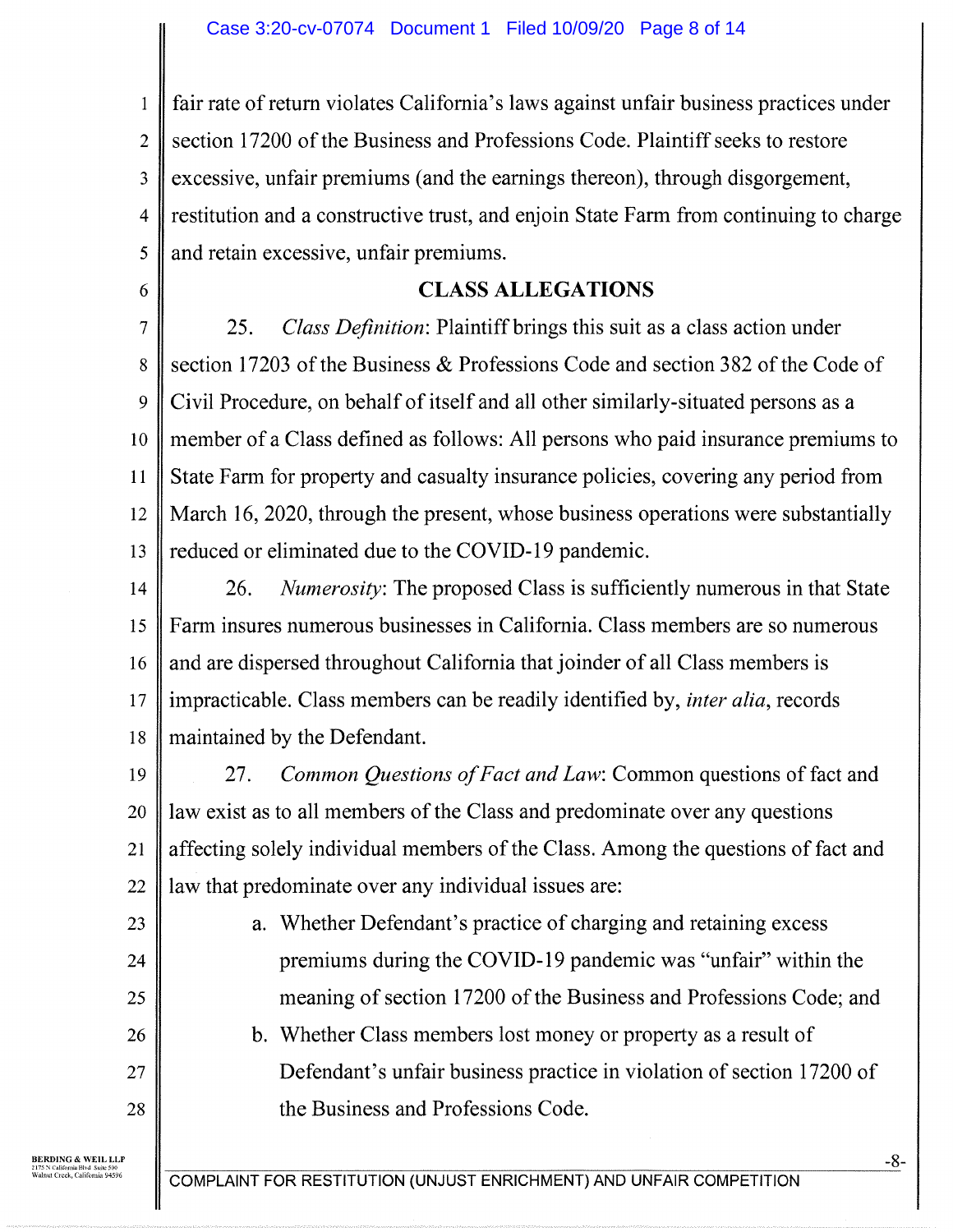| 1              | c. Whether the members of the Class paid excessive premiums to                        |  |  |  |  |
|----------------|---------------------------------------------------------------------------------------|--|--|--|--|
| $\overline{2}$ | Defendant;                                                                            |  |  |  |  |
| 3              | d. Whether Defendant failed to properly calculate or recalculate                      |  |  |  |  |
| $\overline{4}$ | premiums to take into account the substantial reduction in insured                    |  |  |  |  |
| 5              | activity and Defendant's risk during the COVID-19 pandemic;                           |  |  |  |  |
| 6              | e. Whether the members of the Class are entitled to recover the                       |  |  |  |  |
| $\tau$         | premiums paid in excess of the amounts allowed by California public                   |  |  |  |  |
| 8              | policy given the reduction of insured activity and/or risk, plus interest;            |  |  |  |  |
| 9              | Whether Defendant should be enjoined from continuing to charge,<br>f.                 |  |  |  |  |
| 10             | receive, and retain payment of excess premiums, and if so, the nature,                |  |  |  |  |
| 11             | type, and the extent of such injunction;                                              |  |  |  |  |
| 12             | g. Whether Defendant should disgorge the profits from their investment                |  |  |  |  |
| 13             | of charged and retained excess premiums; and                                          |  |  |  |  |
| 14             | h. The appropriate nature of and procedure for providing class-wide                   |  |  |  |  |
| 15             | relief.                                                                               |  |  |  |  |
| 16             | Typicality of Claims: Plaintiff's claims are typical of the claims of the<br>28.      |  |  |  |  |
| 17             | Class. Plaintiff, like other Class members, has been assessed and/or has paid         |  |  |  |  |
| 18             | premiums that exceed the Defendant insurer's fair return for the risk taken.          |  |  |  |  |
| 19             | Plaintiff's claims therefore arise from a common course of conduct by Defendant       |  |  |  |  |
| 20             | and are based on the same legal theories. Proof of a common or single state of facts  |  |  |  |  |
| 21             | will establish the right of each member of the Class to judgment because              |  |  |  |  |
| 22             | Defendant's ongoing practice violates California law and public policy, as stated     |  |  |  |  |
| 23             | herein, and will be applicable to all members of the Class. Moreover, the injunction  |  |  |  |  |
| 24             | proscribing Defendant's practice will benefit all members equally. Upon               |  |  |  |  |
| 25             | application by Plaintiff's counsel for certification of the class, as and where       |  |  |  |  |
| 26             | necessary as to the following causes of action, the Court may be requested to also    |  |  |  |  |
| 27             | incorporate subclasses in the interests of justice and judicial economy.              |  |  |  |  |
| 28             | <i>Adequacy of Representation: Plaintiff is an aggrieved representative of</i><br>29. |  |  |  |  |

**BERDING & WEIL LLP**<br>2175 N California Blvd Suite 500<br>Walnut Creek, California 94596

Ã

 $\widetilde{\mathcal{G}}_0$ Á

 $\mathbf l$ 

Ś

COMPLAINT FOR RESTITUTION (UNJUST ENRICHMENT) AND UNFAIR COMPETITION

-9-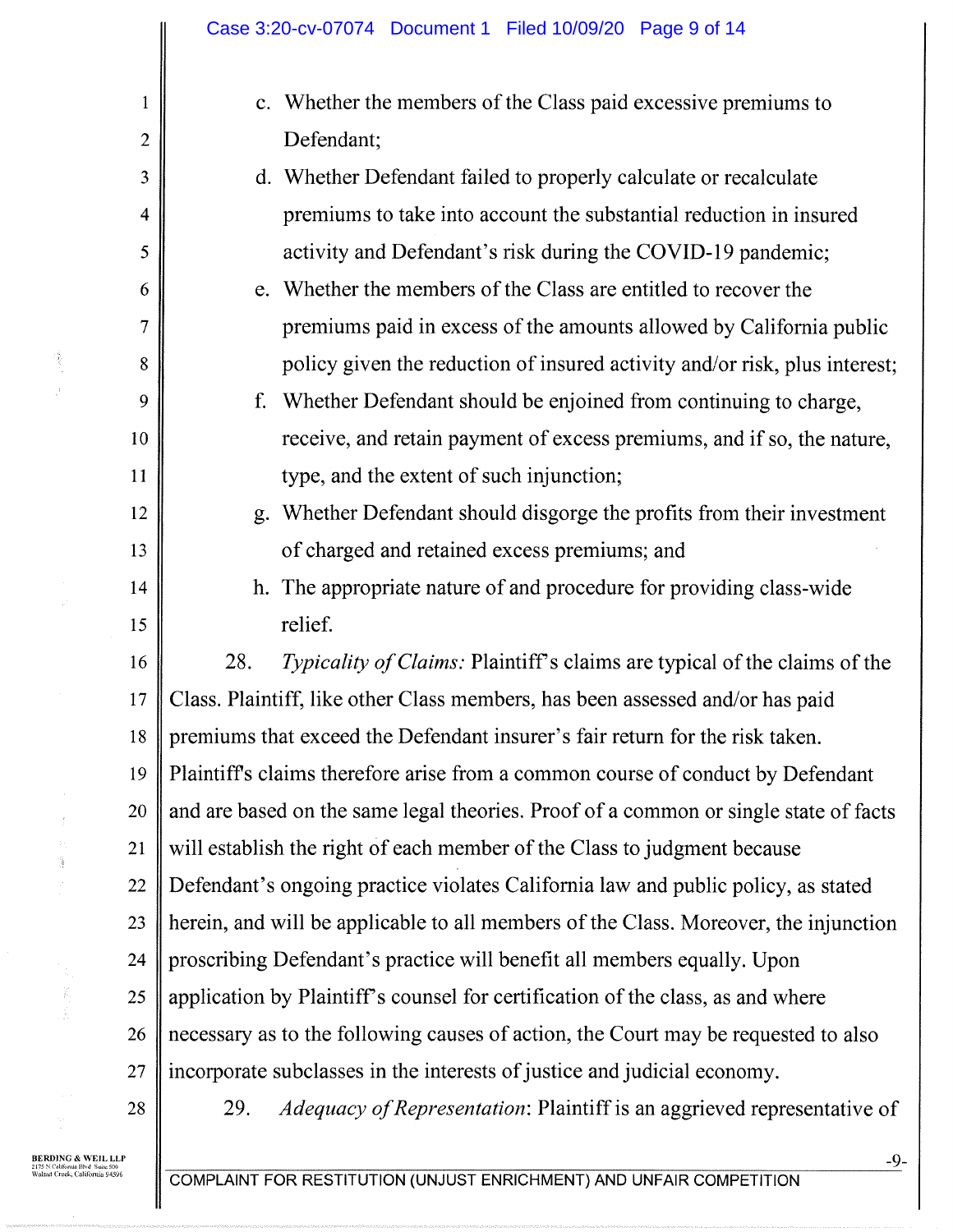1 2 3 4 5 6 the class parties who will fully and adequately protect the interests of the Class members and has retained experienced and competent class counsel who have familiarity in litigating complex class action lawsuits and claims. Plaintiff has no interest contrary to or in conflict with that of the Class it seeks to represent. The interests of the Class will thus be fairly and adequately protected by Plaintiff and Plaintiff's counsel.

7

8 9 10 1 1 30. The number and identity of the members of the Class, and the precise amount of unfair premiums paid by each of them, are unknown at the present time, but are readily determinable from Defendant's billing records. Such records will permit Class members to be easily identified and, if appropriate, notified of the pendency of this action through mail, and/or through internet or print publications.

12 13 14 15 16 17 18 19 20 21 22 23 24 25 26 31. Superiority: A class action is superior to other available means for the fair and efficient adjudication of this controversy since individual joinder of all members of the class is clearly impractical. Class action treatment will permit a large number of similarly situated persons to prosecute their common claims in a single forum simultaneously, efficiently, and without the necessary duplication of effort and expense that numerous individuals claim filings and actions would engender. Furthermore, given that the restitution amount suffered and/or demanded by each individual member of the class may be relatively small, the expenses and burden of individual litigation would make it difficult or impossible for individual members of the class to redress the wrongs done to them. Moreover, individualized claims and litigation would present the potential for inconsistent or contradictory outcomes. The class action device presents fewer management difficulties, requiring only a single adjudication of the complex legal and factual issues in this dispute, thereby providing the benefits of economy of scale and comprehensive supervision by a single court.

27 28 32. Plaintiff and Plaintiff's counsel know of no difficulty to be encountered in the management of this action that would preclude its maintenance

BEADING & WEIL LLP 2175 N Cobb:min Blvd Suite 500 Walnut Creek, California 94596

COMPLAINT FOR RESTITUTION (UNJUST ENRICHMENT) AND UNFAIR COMPETITION

-10-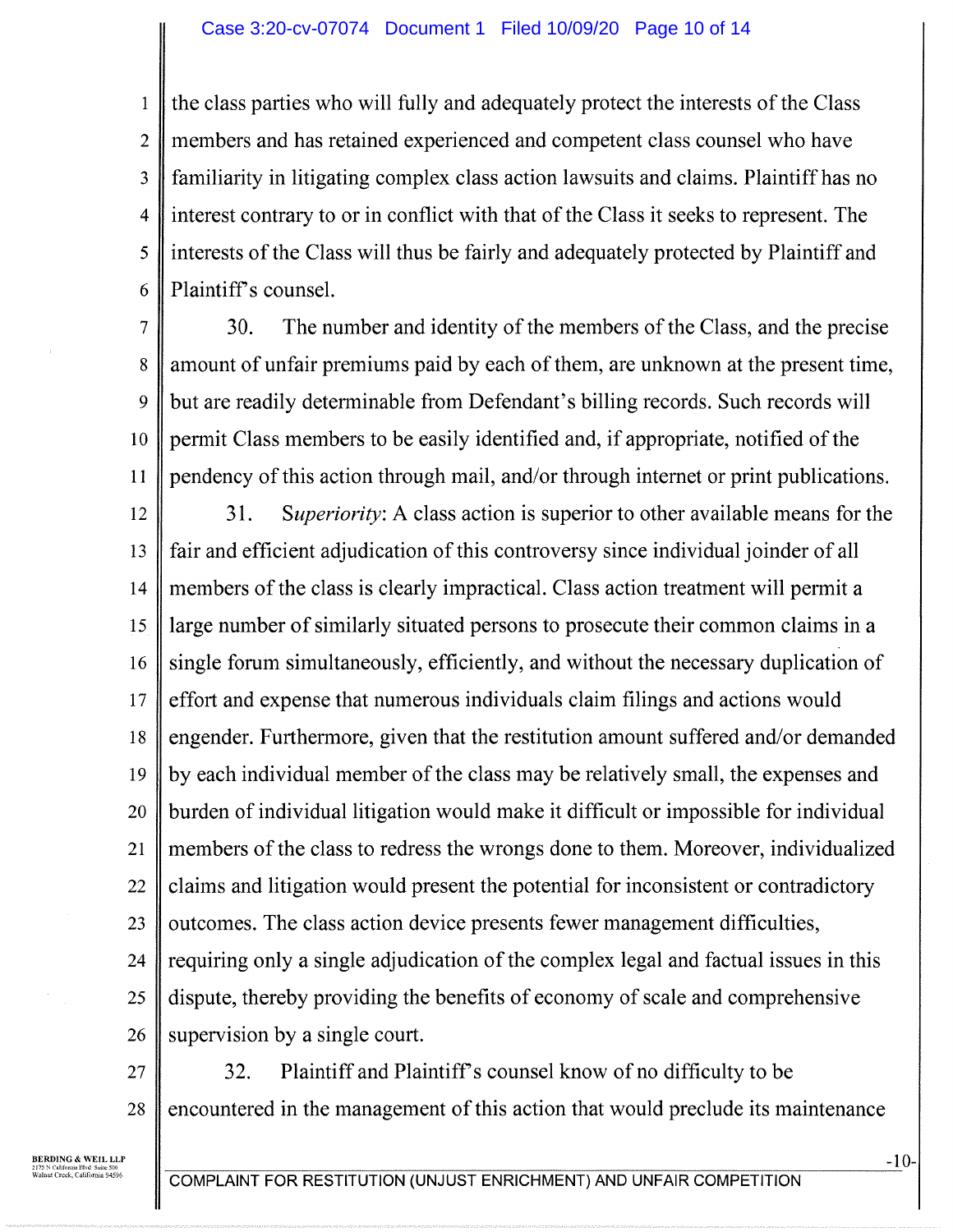1 2 3 4 as a class action. A class action would be superior to other methods for fair and efficient adjudication of this controversy. Accordingly, relief concerning Plaintiff's rights and certification of class would be appropriate under Fed. R. Civ. P.  $23(b)(1)$ , (2) and/or (3).

## FIRST CAUSE OF ACTION

#### (Unjust Enrichment/Restitution)

7 8 33. Plaintiff realleges and incorporates by reference all of the foregoing paragraphs as if set forth herein.

9 10 **11** 34. Plaintiff and the Class purchased business risk insurance packages from State Farm, including Comprehensive General Liability coverage, covering risks faced by Plaintiff's business operations at various locations.

12 13 14 15 16 17 18 35. Plaintiff and the Class submitted insurance applications describing. among other things, their business operations, revenue, and other details to enable State Farm to evaluate the risk of covering Plaintiff and Class member's respective business operations and set a premium allowing a fair rate of return under California public policy. Plaintiff and Class members also agreed to subject their businesses to audits and verify the accuracy of representations regarding the type, volume and location of insured business operations.

19 20 21 22 36. As a result of the COVID-19 pandemic, the insured business operations of Plaintiff and the Class have decreased dramatically, but State Farm has continued to charge and collect excessive, unfair premiums and has failed and refused to voluntarily return the excessive, unfair premiums.

23 24 25 26 27 28 37. Defendant's collection and refusal to refund the excessive, unfair premiums has unjustly enriched Defendant and Plaintiff and Class members are entitled to restitution of such excessive, unfair premiums and the Defendant's investment returns thereon. Further, Plaintiff and the Class request a constructive trust on those excessive, unfair premiums (and Defendant's gains on those funds) and an award of attorney's fees and costs incurred for this matter.

BERDING & WEIL LLP 2175 N California Blvd Suite 500 Wahua Creek, California 94596

5

6

COMPLAINT FOR RESTITUTION (UNJUST ENRICHMENT) AND UNFAIR COMPETITION

-11-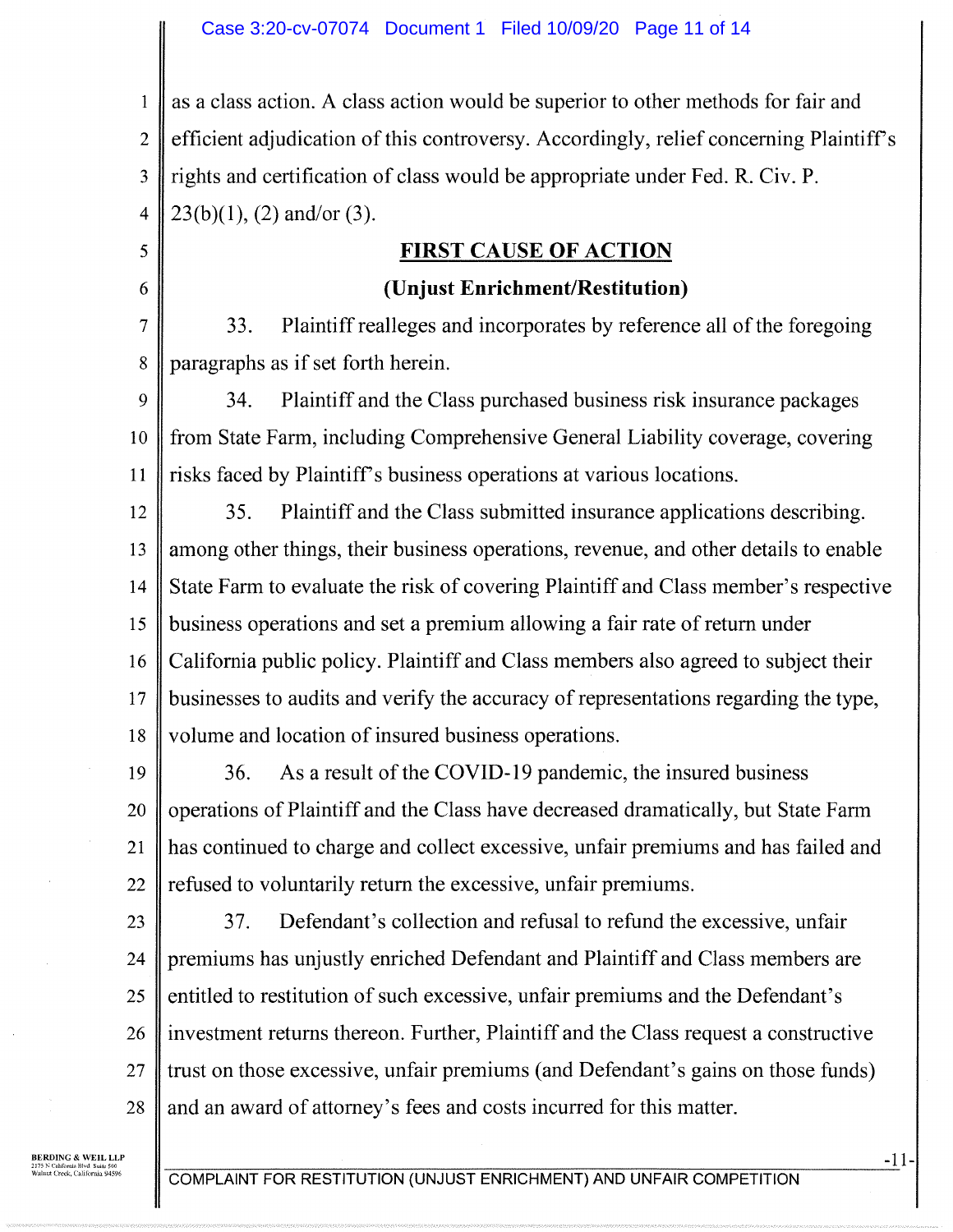## SECOND CAUSE OF ACTION

# (Violation of Business and Professions Code § 17200, et seq. )

38. Plaintiff realleges and incorporates by reference all of the foregoing paragraphs as if set forth herein.

5 6 7 8 9 39. Defendant provided commercial property and casualty policies to Plaintiff and Class members, insuring against certain risks, most of which were related to the use of their respective commercial premises. Consistent with California public policy, Defendant initially charged premiums that covered the risk and presumably included a fair rate of return for the risk insured.

10 **11** 12 13 14 15 16 17 18 19 20 40. Beginning in mid-March 2020, California governing authorities issued a series of shelter-in-place orders preventing and/or significantly reducing the ability of Plaintiff and Class members, through no fault of their own, to operate their respective businesses and/or conduct business at their respective insured commercial premises. After the shelter-in-place orders, the risk insured by Defendant was eliminated and/or substantially reduced. Nevertheless, despite the complete elimination or substantial reduction in the insured risk, Defendant continued to charge and/or did not refund excess premiums that were calculated based on the pre-pandemic business operations and use of the insured premises. This has resulted in Defendant charging, receiving, and retaining substantial excessive, unfair premiums in violation of California public policy.

21 22 23 24 25 41. California has a long-standing public policy limiting an insurer's ability to impose rates in excess of a fair rate of return on the insured risk, reflected in various statutes and regulations. In fact, in some instances, California law requires insurers to periodically show the Commissioner of Insurance that the rates do not exceed a fair rate of return on the insured risk.

26 27 28 42. Defendant's conduct in charging and retaining premiums for a risk that no longer exists, or has been substantially reduced, violates this vital public policy and the intent of the statutes and regulations designed to ensure that the rates

BEADING & WEIL LLP 2175 N California Blvd Suite 500<br>Walnut Creek, California 94596

1

2

3

4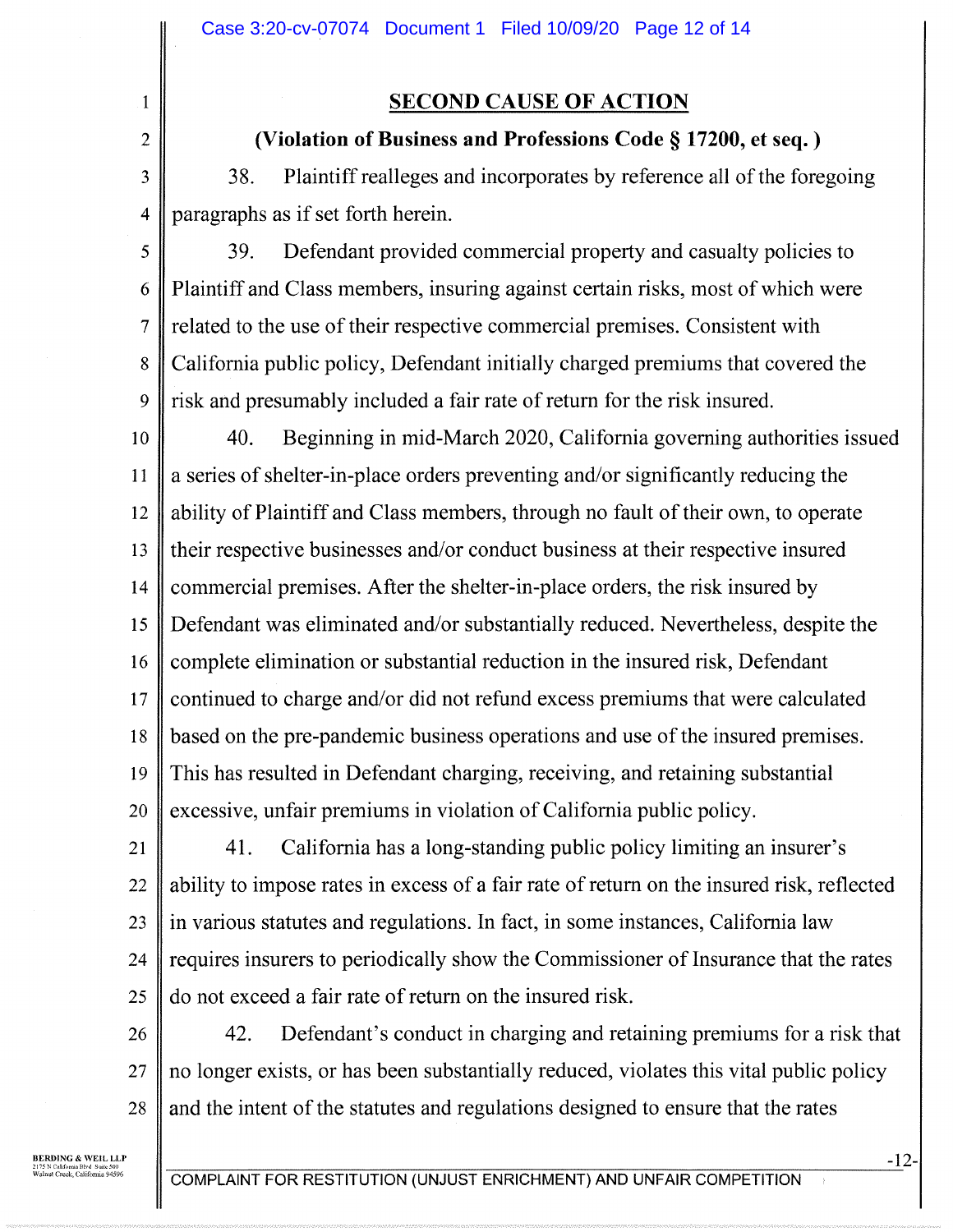#### Case 3:20-cv-07074 Document 1 Filed 10/09/20 Page 13 of 14

1 2 3 4 5 6 7 charged by insurers relate to the risk insured and are limited to a fair rate of return on insuring that risk. The inability to conduct business operations due to a pandemic was not one of the factors or risks used by Defendant to calculate insurance rates or premiums. A windfall accrues to Defendant in collecting or retaining premiums for a nonexistent or substantially reduced risk. The harm to Plaintiff and the Class substantially outweighs any the benefit or utility of Defendant's unfair business practice of collecting excessive, unfair premiums.

8

43. Plaintiff and Class members have no adequate remedy at law.

9 10 **11** 12 13 14 44. As a result of the Defendant's unfair business practices, Plaintiff and Class members have lost money or property and suffered injury in fact. For example, Plaintiff pays substantial premiums to State Farm based on Plaintiff's Pre-COVID-19 business operations. After the COVID-19 elimination and/or substantial reduction of the insured risks, Defendant continues to hold and charge excessive, unfair premiums rightfully belonging to Plaintiff (and the Class).

15 16 17 18 19 20 21 22 45. Such conduct is ongoing and continues to this date. The various health orders continue to be reissued and revised with no certain date when they will be lifted. Moreover, the general fear caused by the pandemic has also reduced business operations as employees are furloughed or work from home and customers choose to forego goods and services due to the uncertainty. Plaintiff and Class members have been damaged by the Defendant's unfair business practices and are entitled to the relief described below, including the restoration of excessive, unfair premiums charged in violation of California public policy.

- 23
- 

# PRAYER FOR RELIEF

24 25 WHEREFORE, PLAINTIFF requests of this Court the following relief on behalf of itself and all others similarly situated in California:

26 27 28 A. An order certifying the proposed Class under section 382 of the Civil Procedure Code and section 1781 of the Civil Code, and appointing Plaintiff and its counsel of record to represent the Class;

**BERDING & WEIL LLP**<br>2175 N California Blvd Suite 500<br>Walnut Creek, California 94596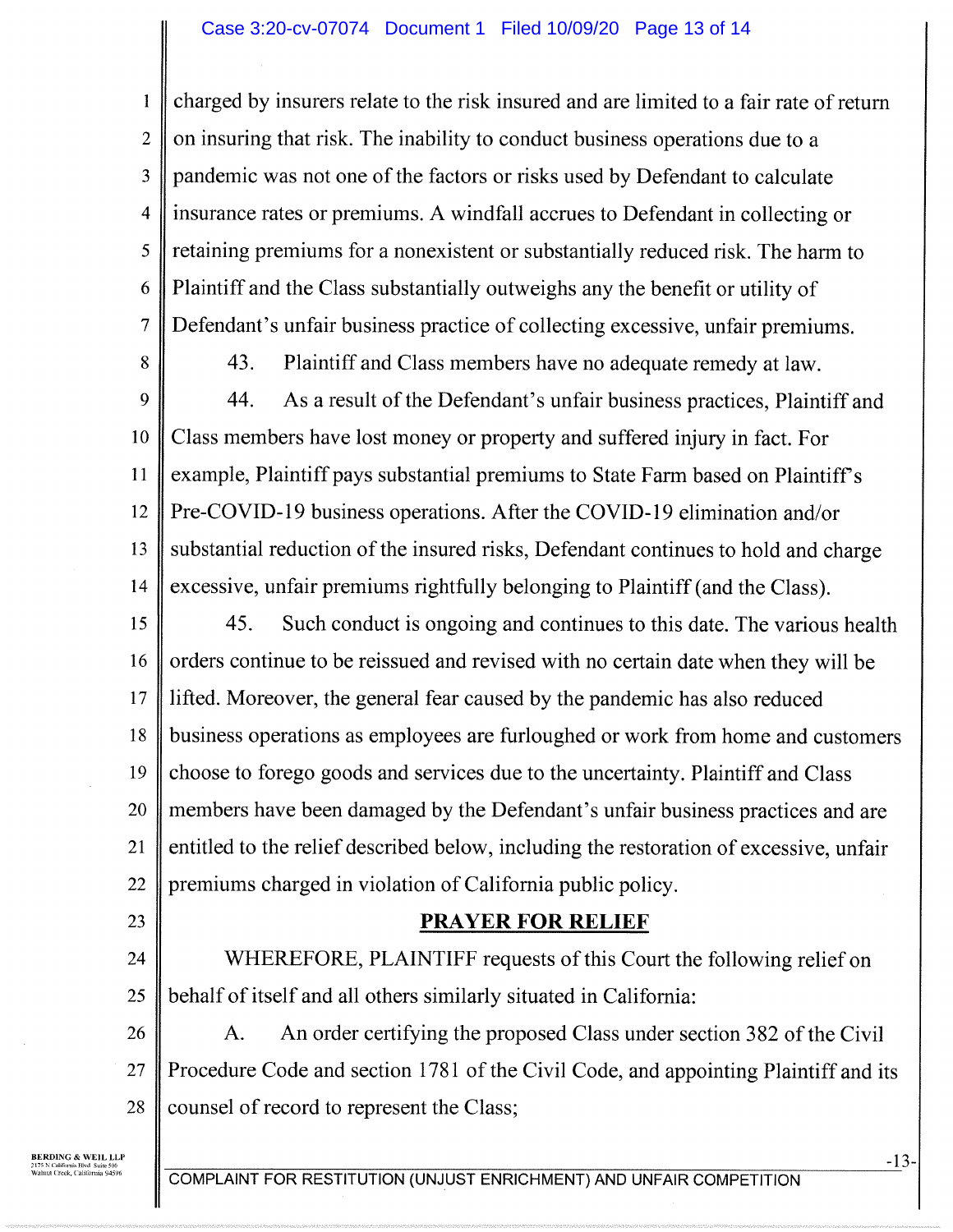

2

B. An order declaring that Defendant violated the legal rights of Plaintiff and Class members, as described herein;

3 4 5 6 C. An order and judgment that the Defendant be preliminarily and permanently enjoined from charging premiums in excess of a fair rate of return based on pre-COVID-19, Shelter-in-Place rate calculations under section 17203 of the Business and Professions Code and the equitable powers of this Court;

7 8 9 10 1 1 D. An order and judgment that the Defendant restore to Plaintiff and the Class all funds acquired by means of any act or practice declared by this Court to be unfair under Business and Professions Code section 17200 et seq. under section <sup>1</sup> 7203 of the Business and Professions Code and the equitable powers of this Court, including restitution for unjust enrichment;

12 13 14 15 E. For an order and judgment under the court's equitable powers for disgorgement, restitution, and a constructive trust for the unearned premiums acquired from Plaintiff and the Class along with Defendant's investment returns on those unearned premiums;

16 17 F. For attorneys' fees and costs under section 1021.5 of the Code of Civil Procedure;

18

22

23

24

26

28

G. For pre-judgment interest;

H. Attorneys' fees and costs of suit, including expert witness fees; and 19 Such other and further legal and equitable relief as this Court may 20  $\mathbf{I}$ . 21 deem proper.

JURY DEMAND

Plaintiff demands a trial by jury for all issues so triable under the law.

By:

Fredri**c**k A. Hagen Attorneys for Plaintiff

Boobuli's LLC

25 Date: October 8, 2020 BERDING & WEIL LLP

27

BERDING & WEIL LLP 2175 N California Blvd Suite 500<br>Walnui Creek, California 94596

COMPLAINT FOR RESTITUTION (UNJUST ENRICHMENT) AND UNFAIR COMPETITION

-14-